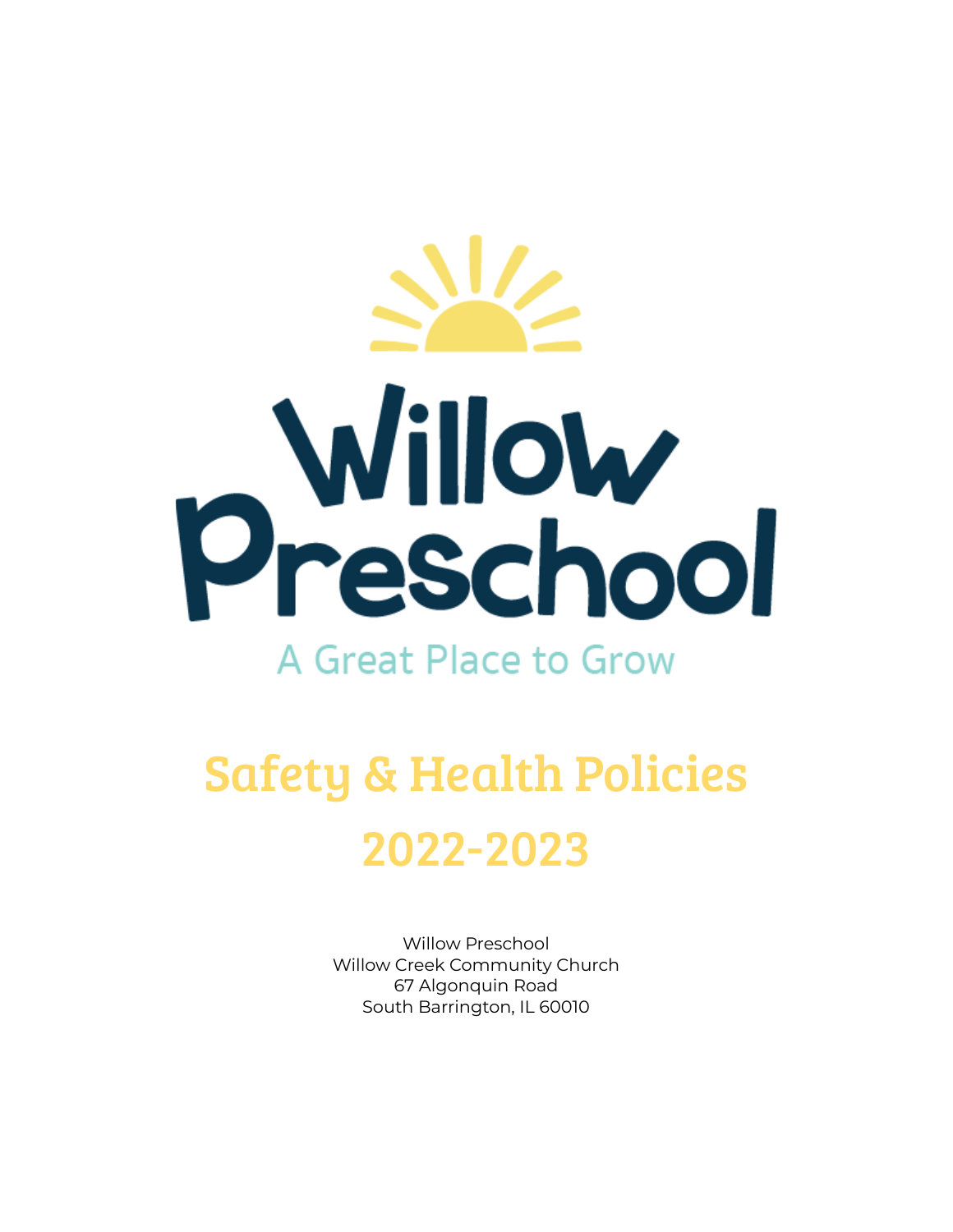At Willow Preschool, we believe that parents and teachers share the responsibility for maintaining health and preventing the spread of contagious diseases. We do this by including illness prevention practices in daily routines, keeping staff informed about child illness, and alerting parents to symptoms of illness. We ask parents to make sure children receive immunizations and regular checkups, give us accurate information concerning their child's daily health, and make arrangements for timely pickup and diagnosis when their child becomes ill. Thank you for your partnership in helping keep the children healthy!

#### Prevention

Children showing signs of illness should remain at home. Each day, Willow Preschool staff will observe each child's general wellness. If a child seems uncomfortable, lethargic, irritable, not feeling well, without other symptoms, in some cases we may need to call a parent to have his/her child picked up if he/she is not able to comfortably participate in group care.

The children are under direct adult supervision at all times. Fighting is not allowed; running and throwing objects are not allowed except as a supervised part of curriculum.

All poisonous substances are stored in a locked cupboard out of reach of children. All sharp objects are stored out of the reach of children. Objects such as scissors are used only under adult supervision. The classroom equipment is observed continually for stability, smoothness of wooden objects, and safe corners.

The playground is fenced and no child is allowed outside to play unless there is a staff member present.

Whenever cooking is done as a part of the curriculum, the children are cautioned and are under direct supervision of staff.

Anytime the children leave the building as a group, they are required to walk in an orderly fashion and are accompanied by the staff, and other adults.

Parents are required to bring their children into the building and pick them up inside each day.

Willow Preschool Staff members are not allowed to be personal babysitters nor are they allowed to transport Willow Preschool children in their personal vehicles.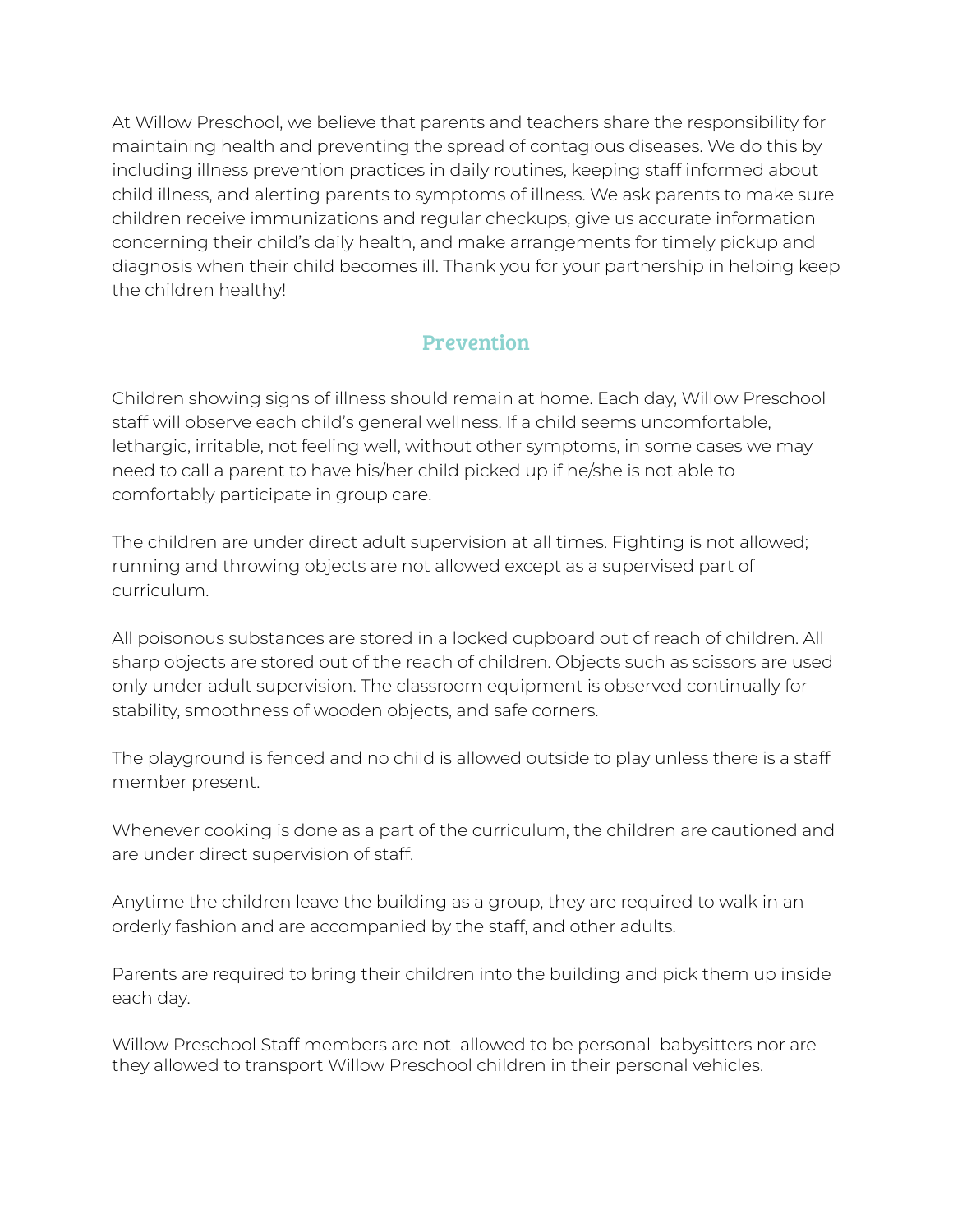#### Health and Hygiene

All children are required to have up-to-date immunization records as indicated by the Cook County Health Department on file with the Director by the first day of attendance. A copy of these records is available from your pediatrician. The only exception to these requirements will be a signed and dated directive from your child's doctor stating that your child cannot complete all immunizations, as it would be hazardous to your child's health or for religious reasons.

After enrollment, it is the responsibility of the parents to update immunizations as required, in order to ensure the protection of all the children. Children immunizations must be kept current. This is the responsibility of the parents.

In the event of an outbreak of contagious illness for which the child has not been immunized, parents will be asked to keep the child home to protect the health of the child until the outbreak has ended.

#### Medication/Sunscreen/Topical Medication

Willow Preschool will not administer any medication to your child while they are in our care. This includes oral and topical medications. Because we are in school for only 3 hours a day, medications of all kinds will need to be administered BEFORE your child enters the classroom. This includes SUNSCREEN. The only exception to this rule is possible life saving medications for anaphylaxis/diabetes etc.. . If an EpiPen or Inhaler is needed, we will administer that medication in an emergency situation. \*\*EpiPens /Inhalers will be kept away in a locked cabinet and only used with written permission from parents\*\* Each situation will be considered on a case by case basis.

#### Accidents and Injuries

At Willow Preschool, we make every effort to examine equipment and play areas in order to provide a safe environment for play and learning. When accidents occur, we immediately assess the situation and enact one of the following procedures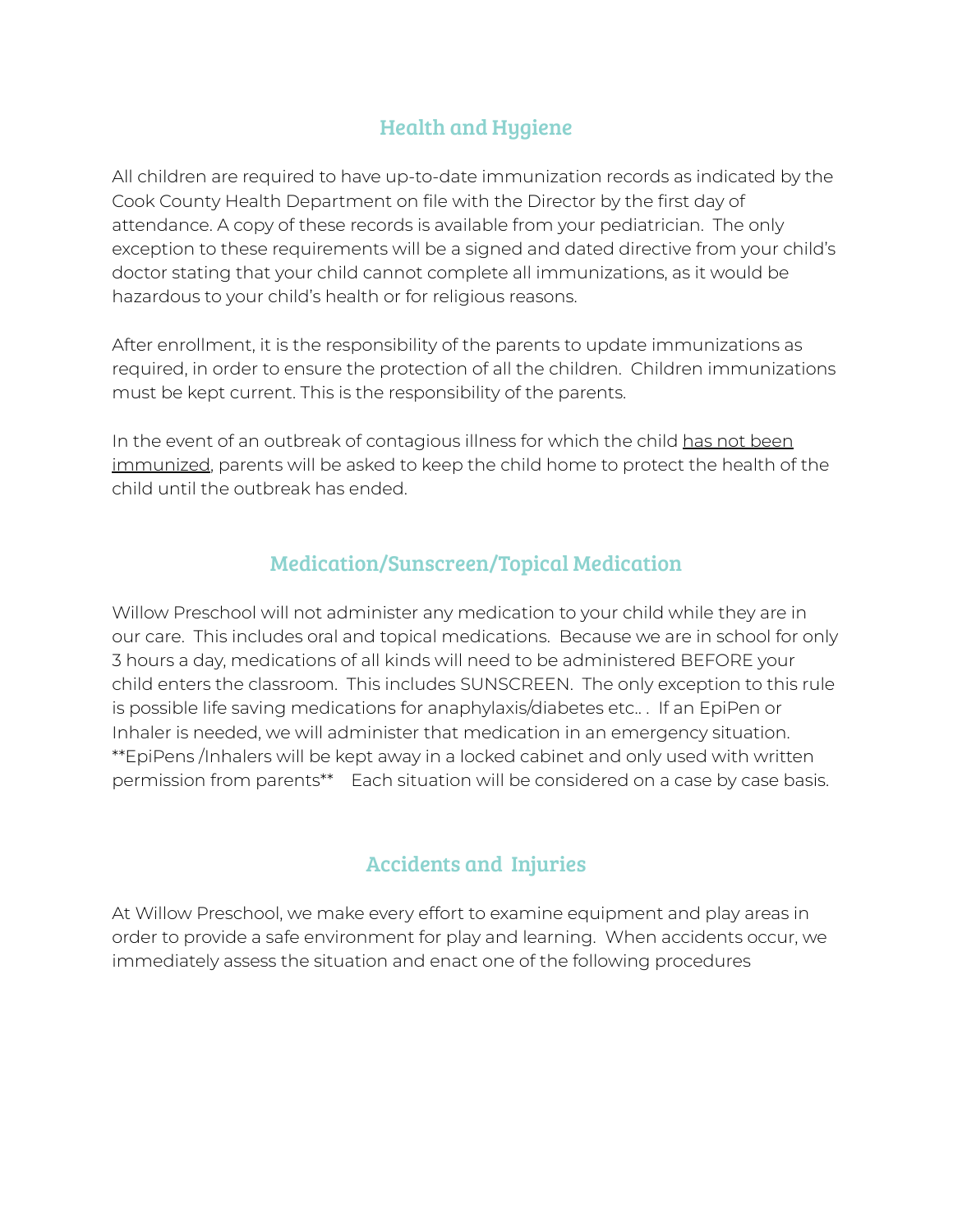#### First Aid

Minor injuries include scrapes, cuts, bumps that can easily be washed with soap and water or saline and treated with ice or a bandage. In these situations, a parent may be called during school hours to be notified or may be informed at pick up time (depending on the situation).

Some injuries may require a parent to seek further medical advice, beyond simple first aid given by Willow Preschool staff. Examples may include, injury to teeth or gums, deep cuts that may require stitches, or any bodily pain/injury that needs further medical attention, such as limping or a child complaining of pain. Willow Preschool staff will call parents immediately upon such an occurrence.

Willow Preschool staff are trained in CPR and First Aid. A condition is considered a medical emergency when one or more, but not limited to, the following symptoms are present: seizure, excessively high fever (105 or higher), extreme breathing problems ( inhaler/EpiPen administered if applicable), severe stomach pain, vomiting following a head injury, uncontrolled bleeding or an apparent broken bone. Parents will be called as well as 911. \*911 will be called first in the event of a life threatening situation\*

Payment for all medical care following an accident is the responsibility of the parent or legal guardian.

#### Common Illnesses and Exclusion Policies

Children should NOT attend school if they have any of the following symptoms:

- Fever of 100 or higher. They must be fever free without medication for 24 hours
- Diarrhea if your child has more than one abnormal/loose stool, please keep them home
- Vomiting please keep your child home if they have vomited within the last 24 hours
- All rashes
- Diagnosed illness with antibiotic treatment please keep them home for at least 24 hours after starting an antibiotic
- Lice/Scabies children cannot return to school until treated and "nit-free"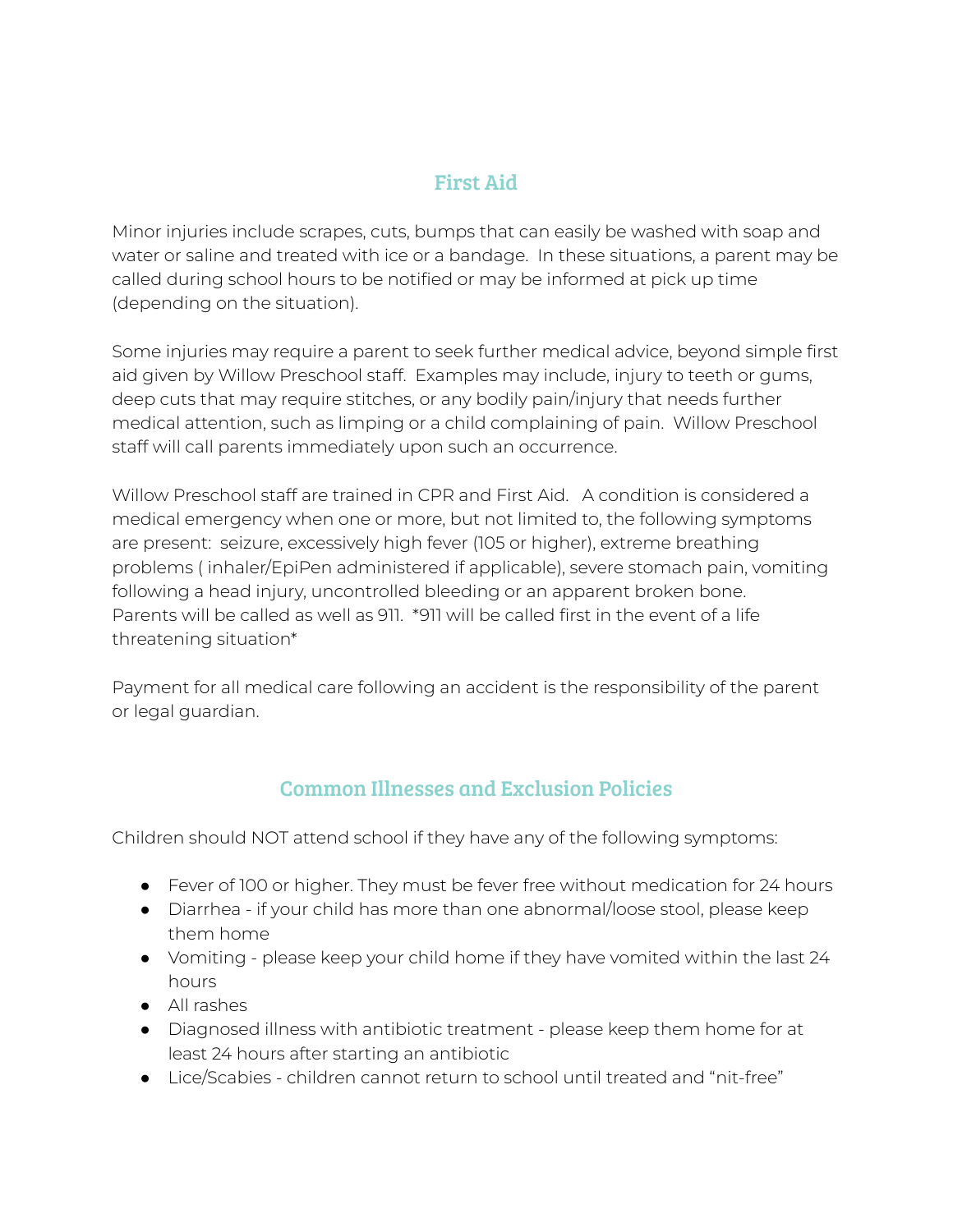● Willow Preschool will not administer medication/creams of any kind to children in our care (exceptions will be made in life saving situations ex: EpiPen)

Willow Preschool staff may contact you during school hours if your child is acting unusually sick or ill and ask you to come get them. Please make sure to keep your contact information up to date at all times so we can reach you if your child becomes ill or injured.

#### Mandated Reporting

Willow Preschool and staff are obligated by law to report any suspected cases of abuse or neglect to the DCFS (Department of Children and Family Services) of Illinois.

#### Fire - Earthquake - Tornado - Lockdown

#### **Fire**

In the event of a fire, the building will be evacuated. Staff will contact parents and remain with the children in a safe place designated by authorities. Fire Drills will be conducted during the school year.

#### **Earthquake**

In the event of an earthquake, if the children are indoors, they will be seated on the floor along the inside walls. If the children are outside, they will be kept outside in the open, away from the building. Staff will contact parents and will remain with the children in a safe place designated by authorities.

#### **Tornado**

We will closely monitor the weather at all times. In the event of a Tornado warning, the children will be protected until the threat has passed. In the event of an actual Tornado, the staff will remain with the children until authorities arrive and will follow their instructions. Staff will contact parents when it is safe to do so.

#### **Lockdown Procedure**

We have a lockdown procedure in place to keep our staff and children as safe as possible.